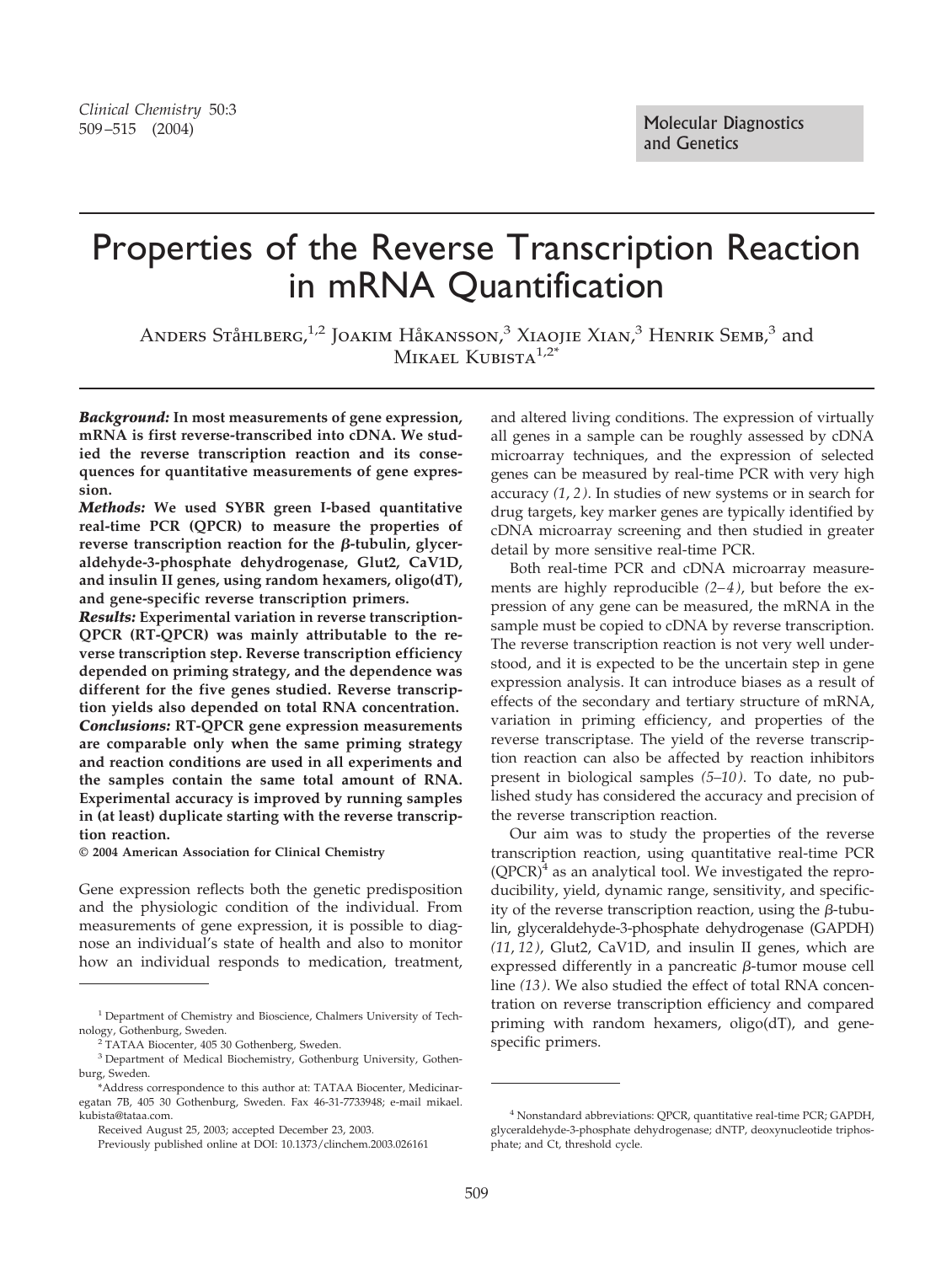## Materials and Methods

cell culture, rna isolation, and DNase **TREATMENT** 

A pancreatic  $\beta$ -tumor cell line (a generous gift from Dr. Gerhard Christofori, Vienna, Austria) derived from primary tumors of the Rip1Tag2 mouse was grown to confluence in DMEM (Sigma-Aldrich) containing 200 mL/L fetal calf serum (PAN Systems), 100 kilounits/L penicillin (Invitrogen), 100 mg/L streptomycin sulfate (Invitrogen), and 2 mmol/L l-glutamine (Invitrogen). Total RNA was prepared from harvested cells with the RNeasy Midi Kit (Qiagen) and treated with RNase-free DNase (Qiagen) according to the manufacturer's instructions. The RNA concentration was measured by fluorescence (TD-360; Turner Designs) with the RiboGreen Quantitation Reagent (Molecular Probes) according to the manufacturer's instructions. RNA integrity was verified by electrophoresis in a 1% agarose gel containing 54 g/L formaldehyde.

# reverse transcription

The SuperScript II (Invitrogen) reagent set was used for the reverse transcription reaction. We heated  $13-\mu L$  samples containing total RNA, ultrapure deoxynucleotide triphosphates (dNTPs; Amersham Pharmacia Biotech), and random hexamers (Promega), oligo(dT) (Amersham Pharmacia Biotech), or gene-specific primer (MWG-Biotech) designed to anneal to target mRNA at  $\sim$ 80 bp before the start of the PCR product at 65 °C for 5 min to denature the RNA and then chilled the samples on ice for 5 min. We then added Tris-HCl (pH 8.3), KCl,  $MgCl<sub>2</sub>$ , and dithiothreitol (Invitrogen) to a total volume of 19  $\mu$ L. The random hexamer-primed samples were incubated for 10 min at 25 °C. All samples were then heated to 42 °C for 2 min, and 1  $\mu$ L of SuperScript II was added to give a final volume of 20  $\mu$ L containing: 500  $\mu$ M dNTPs, 50 mM Tris-HCl, 75 mM KCl, 3 mM  $MgCl<sub>2</sub>$ , 5 mM dithiothreitol, 200 U of SuperScript II, and 0.1  $\mu$ g/ $\mu$ L random hexamers,  $0.05~\mu{\rm g}/{\mu}{\rm L}$  oligo(dT), or  $1~\mu{\rm M}$  gene-specific primer (Table 1 in the Data Supplement that accompanies the online version of this article at http://www.clinchem. org/content/vol50/issue3/). The reverse transcription reaction was performed at 42 °C for 50 min and was stopped by heating to 70  $\degree$ C for 15 min.

#### QPCR

All real-time PCR assays contained 10 mM Tris (pH 8.3), 50 mM KCl, 1 U of *Taq* polymerase (Sigma-Aldrich), 200 ng/μL bovine serum albumin (MBI Fermentas), 3 mM  $\mathrm{MgCl}_{2}$ , 0.3 mM dNTPs (Sigma-Aldrich), 1:100 000 $\times$  SYBR Green I (Molecular Probes), and 400 nM each PCR primer (MWG-Biotech; Table 1 in the online Data Supplement) in 20  $\mu$ L. The reverse transcription and real-time PCR primers were designed using Primer3 (http://www-genome. wi.mit.edu/cgi-bin/primer/primer3\_www.cgi).

Real-time PCR was performed in a LightCycler (Roche Diagnostics) starting with 3 min of preincubation at 95 °C followed by 50 amplification cycles (Table 1 in the online Data Supplement). The threshold cycle (Ct) was determined by use of the maximum-second-derivative function of the LightCycler software. Formation of expected PCR product was confirmed by agarose gel electrophoresis (2%) and melting curve analysis *(14)*.

# Results

Different reverse transcription priming strategies were compared as follows. cDNA was synthesized by use of random hexamer primers; oligo(dT) primers; one of the primers specific for the genes  $\beta$ -tubulin, GAPDH, CaV1D, insulin II, and Glut2; or a mixture of the five gene-specific primers. Reverse transcription without any primer was used as negative control. All reverse transcription reactions were performed in replicates of five on material from the same RNA pool. This eliminated sample-tosample variation attributable to inhibition that may affect reaction efficiencies *(2)* as well as any deviations in efficiency attributable to variations in copy number, as has been reported in highly diluted samples *(15)*. A schematic showing the experimental setup is shown in Fig. 1 in the online Data Supplement*.*

#### qpcr assays

The yield and reproducibility of cDNA synthesis of the -tubulin, CaV1D, GAPDH, insulin II, and Glut2 genes were measured by QPCR with SYBR Green I detection (detailed protocols are given in Table 1 in the online Data Supplement). PCR efficiencies (*E*) and the median and SD  $(SD_{OPCR})$  of the Ct values were calculated for the five genes (Table 1)  $(16)$ . For the  $\beta$ -tubulin, CaV1D, GAPDH, and insulin II assays,  $SD_{QPCR}$  was <0.12 cycles (Table 1). This corresponds to less than  $(1 + E)^{0.12} \approx (1 + 0.85)^{0.12}$ 1.08 (assuming an  $85\%$  PCR efficiency; Table 1) or  $\langle 8\%$ variation in the estimated number of cDNA molecules. For Glut2, which is expressed to a lesser degree than the other genes,  $SD_{QPCR} = 0.36$ . This corresponds to a variation of 26%  $(1.9\tilde{1}^{0.36})$  in the estimated number of cDNA molecules.

# efficiency and reproducibility of reverse **TRANSCRIPTION**

Shown in Table 2 are the mean Ct values measured by QPCR for the five genes when the different reverse transcription priming strategies were used. In general, a low Ct value corresponds to high gene expression in the biological sample. However, in our comparative study, the same starting material was used for all reverse transcription reactions; therefore, in this study, a low Ct value indicates a more efficient reverse transcription reaction. A difference of one cycle in Ct between two reverse transcription priming strategies for a particular gene corresponds to a  $(1 + E)$ -fold difference in reverse transcription yield. As the data in Table 2 indicate, no reverse transcription priming strategy was best for all five genes. For example, for  $\beta$ -tubulin, the highest reverse transcription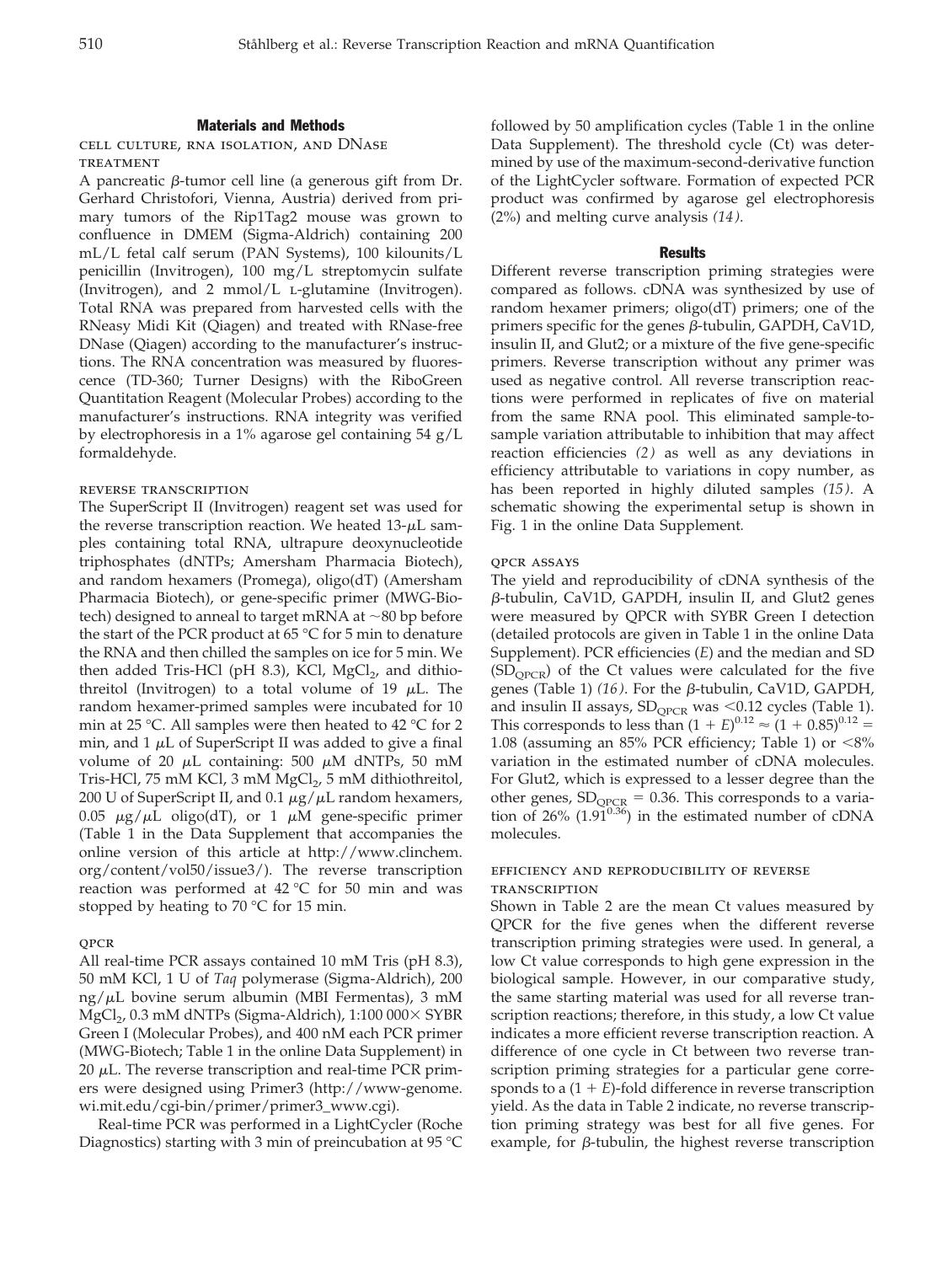| $\beta$ -Tubulin | CaV1D | <b>GAPDH</b> | <b>Insulin II</b> | Glut <sub>2</sub> |
|------------------|-------|--------------|-------------------|-------------------|
|                  |       |              |                   |                   |
| 0.01             | 0.12  | 0.02         | 0.02              | 0.36              |
| 79               | 80    | 78           | 92                | 91                |
| 18.9             | 28.5  | 16.4         | 16.8              | 30.6              |
|                  |       |              |                   |                   |
|                  |       |              |                   |                   |
| 0.16             | 0.21  | 0.13         | 0.05              | 0.60              |
| 0.16             | 0.24  | 0.13         | 0.05              | 0.70              |
|                  |       |              |                   |                   |
| 0.14             | 0.08  | 0.12         | 0.11              | 0.48              |
| 0.14             | 0.14  | 0.12         | 0.11              | 0.60              |
|                  |       |              |                   |                   |
| 0.11             | 0.21  | 0.11         | 0.06              | $\mathcal{C}$     |
| 0.11             | 0.24  | 0.11         | 0.06              | 0.23              |
|                  |       |              |                   |                   |
| 0.28             | 0.43  | 0.47         | 0.06              | 0.33              |
| 0.28             | 0.44  | 0.47         | 0.06              | 0.49              |
|                  |       |              |                   |                   |

Table 1. Reproducibility of QPCR and reverse transcription.

*<sup>a</sup>* Total number of samples was 20.

 $b$  SD<sub>RT</sub> is the SD of the reverse transcription step, and SD<sub>mRNA</sub> is the combined SD of the reverse transcription and QPCR steps Eq. 1. The priming strategy that yielded highest reproducibility lowest  $SD_{RT}$  for each gene is underlined. The number of reverse transcription replicates was 5.

 $c$  SD<sub>mRNA</sub> was less than mean SD<sub>QPCR</sub>, and the contribution from SD<sub>RT</sub> could not be estimated.

*<sup>d</sup>* Mixture of the five gene-specific primers.

yield was obtained with oligo(dT) primer ( $Ct = 18.1$ ), and random hexamers gave the lowest yield ( $Ct = 19.5$ ). For CaV1D, the opposite was true: random hexamers gave the most efficient priming (Ct = 26.5), whereas oligo(dT) performed worst (Ct = 28.8). Also shown in Table 2 are the largest differences in Ct among the various priming strategies for the five genes. The difference ranged from 0.8 cycles for GAPDH to 4.4 cycles for Glut2. Expressed in terms of cDNA molecules, this corresponds to a 59%  $(1.78^{0.8} = 1.59)$  difference in cDNA synthesis yield between the best and worst priming strategies for GAPDH and a 17-fold variation  $(1.91<sup>4.4</sup> = 17.2)$  for Glut2. Clearly,

| Table 2. Dependence of reverse transcription yield on |  |  |  |  |  |  |
|-------------------------------------------------------|--|--|--|--|--|--|
| priming strategy.                                     |  |  |  |  |  |  |

| <b>Priming strategy</b> | $Ct^a$       |       |              |                   |                   |  |
|-------------------------|--------------|-------|--------------|-------------------|-------------------|--|
|                         | $B$ -Tubulin | CaV1D | <b>GAPDH</b> | <b>Insulin II</b> | Glut <sub>2</sub> |  |
| Random hexamers         | 19.5         | 26.5  | 15.8         | 16.9              | 27.5              |  |
| Oligo(dT)               | 18.1         | 28.8  | 16.6         | 15.9              | 28.4              |  |
| Gene-specific primers   | 18.8         | 28.7  | 16.4         | 17.4              | 31.8              |  |
| Mixture <sup>b</sup>    | 19.1         | 27.9  | 16.2         | 16.6              | 29.3              |  |
| Maximum $\Delta C t^c$  | 1.4          | 2.3   | 0.8          | 1.5               | 4.4               |  |

*<sup>a</sup>* The priming strategy that gave highest reverse transcription yield for each gene is underlined. For  $\beta$ -tubulin, CaV1D, and insulin II, the optimum priming strategy is better than its alternatives with 99% confidence.

*<sup>b</sup>* Mixture of the five gene-specific primers.

*<sup>c</sup>* Maximum difference in reverse transcription efficiency among the four priming strategies.

the choice of priming strategy can have profound effects on the yield of cDNA synthesis. The yields are evidently also gene dependent.

Reverse transcription yields when we used nonmatching or false primers were in all cases low (Table 2 in the online Data Supplement). For the highly expressed genes  $(\beta$ -tubulin, GAPDH, insulin II, and CaV1D), the reverse transcription yields with false primers were always much lower than with random hexamers, oligo(dT), individual gene-specific primers, or the mixture of the five genespecific primers, but they were not negligible. In all cases, Ct with false primers was lower than the Ct of the negative control with no primers, indicating that priming of mRNA for reverse transcription is not a particularly stringent reaction. For the Glut2 gene, reverse transcription primers designed to be specific for the other genes gave lower Ct values than the Glut2-specific reverse transcription primer (Table 2 in the online Data Supplement). Clearly, the Glut2 reverse transcription primer hybridizes poorly to Glut2 mRNA under our conditions.

The reproducibility of the reverse transcription priming strategies can be estimated from the five replicates performed for each reverse transcription reaction (Fig. 1 in the online Data Supplement). The SD of a gene expression measurement, i.e., the SD of the determination of the amount of a particular mRNA  $(SD_{mRNA})$ , is a weighted sum of the SDs of the QPCR  $(SD_{QPCR})$  and the reverse transcription  $(SD_{RT})$  reactions  $(16)$ :

$$
SD_{mRNA} = \sqrt{SD_{RT}^2 + SD_{QPCR}^2}
$$
 (1)

With use of the  $SD_{QPCR}$  calculated above,  $SD_{RT}$  for the different assays could be calculated from  $SD<sub>mRNA</sub>$  (Table 1).  $SD_{RT}$  was in the range 0.05–0.60, which is 0.7- to 28-fold higher than the typical SD of optimized QPCR assays. When we compared  $SD_{RT}$  and  $SD_{OPCR}$ , most experimental variation in the determination of mRNA for the  $\beta$ -tubulin, GAPDH, and insulin II assays was in the reverse transcription step. For the CaV1D and Glut2 assays,  $SD<sub>OPCR</sub>$  and  $SD<sub>RT</sub>$  were comparable. When we evaluated the reproducibility of the priming strategies, we found that different strategies were best for different genes. No single priming strategy outperformed the others. For CaV1D, oligo(dT) priming gave highest reproducibility, whereas for  $\beta$ -tubulin and GAPDH, gene-specific priming was optimal. For Glut2, the mixture of the five gene-specific primers gave the highest reproducibility, and for insulin II, random hexamers performed best. To test the significance of the determined SD, we calculated the covariance between samples and gene expression and found it to be negligible.

## accuracy of mRNA quantification

The accuracy of the estimation of gene expression can be improved by running samples in replicate and averaging the measurement results. Because mRNA quantification is performed in two steps, reverse transcription and QPCR,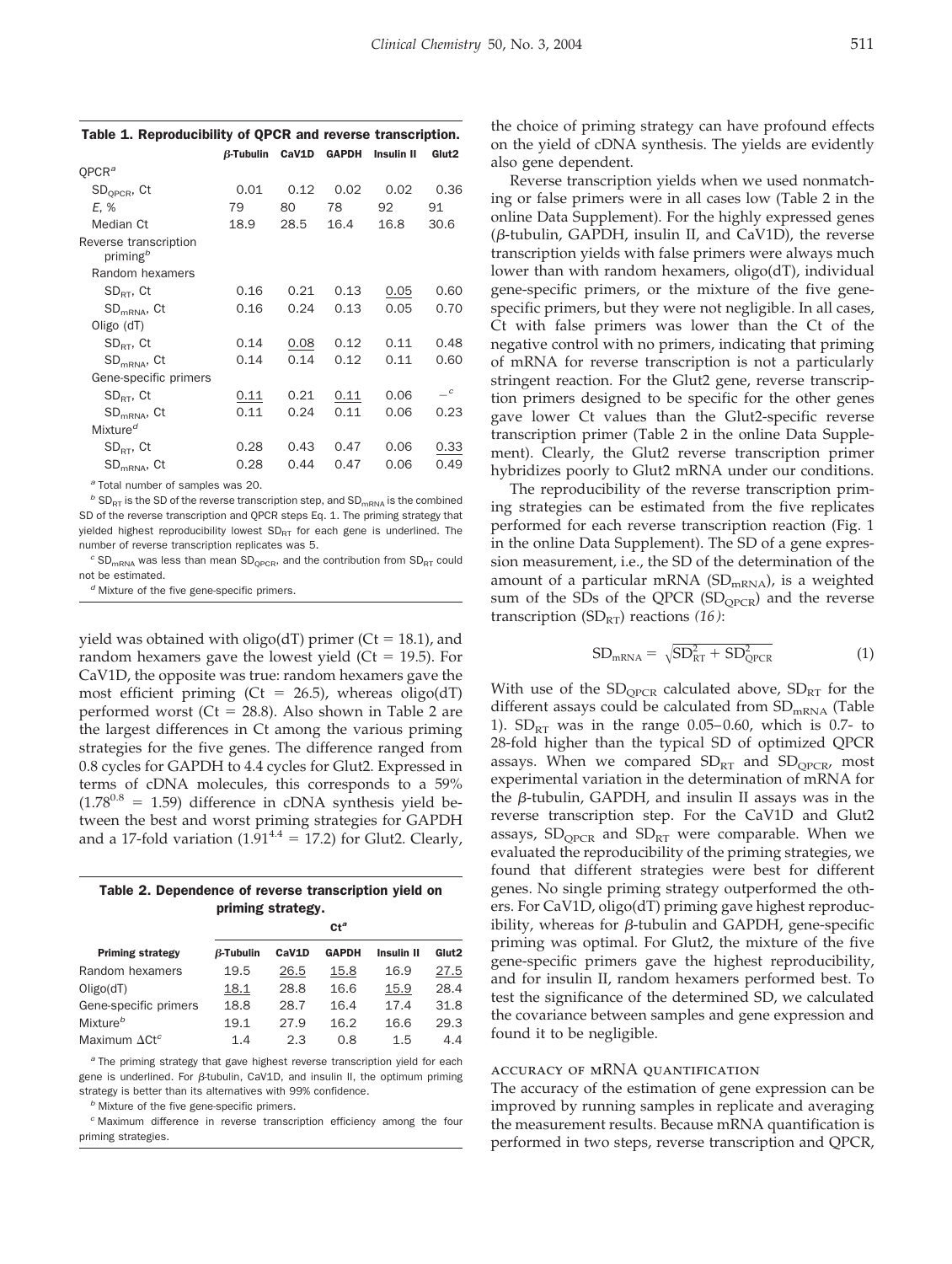repeats can be done at either one or both steps. When designing experiments, one should consider the experimental accuracy of the two steps. Assuming that samples drawn from the target population are gaussian distributed, the true mRNA concentration  $(\mu)$  is:

$$
\mu = \bar{x} \pm \frac{t \text{SD}_{\text{mRNA}}}{\sqrt{n}} \tag{1}
$$

where  $\bar{x}$  is the estimated mRNA concentration calculated as the mean of n measurements with standard deviation (SDmRNA), for a particular confidence (*t*) *(16)*. Rearranging Eq. 2 and substituting with the sampling error ( $\epsilon = \mu - \bar{x}$ ) gives:

$$
\epsilon^2 = \frac{t^2 \text{SD}_{\text{mRNA}}^2}{n} \tag{2}
$$

where  $SD<sup>2</sup><sub>mRNA</sub>$  and  $\epsilon<sup>2</sup>$  are both expressed as either absolute uncertainties or relative uncertainties. Because both the reverse transcription and QPCR steps contribute to experimental variation, Eq. 3 may be rewritten:

$$
\epsilon = t \left( \frac{\text{SD}_{\text{RT}}^2}{n_{\text{RT}}} + \frac{\text{SD}_{\text{QPCR}}^2}{n_{\text{QPCR}}} \right)^{1/2} \tag{3}
$$

 $n_{RT}$  and  $n_{QPCR}$  are the total number of replicates in the reverse transcription and QPCR steps, respectively. The samples can be divided into  $D_{RT}$  ( $D_{RT}$  =  $n_{RT}$ ) aliquots before the reverse transcription step to improve the estimation of the cDNA synthesis yield and into  $D_{\text{OPCR}}$ aliquots ( $n_{QPCR} = D_{QPCR} \cdot D_{RT}$ ) before the PCR step to improve the estimation of cDNA amplification efficiency. The variation between identical runs in QPCR (intraassay variation) was  $< 0.12$  Ct for all genes but Glut2.

Although PCR is a cyclic reaction that accumulates errors, its reproducibility is significantly higher than that of the single-step reverse transcription reaction (Table 1). Using Eq. 4, we could estimate the sampling error for different experimental setups. As an example, for GAPDH with random hexamer priming  $(SD_{OPCR} = 0.02;$  $SD_{RT} = 0.13$ ), the sampling error when we divided the test sample into aliquots before QPCR ( $D_{RT}$  = 1 and  $D_{OPCR}$  = 4) was 0.30. If instead the samples were divided into aliquots before reverse transcription ( $D_{RT}$  = 4 and  $D_{OPCR}$  $=$  1), the sampling error was only 0.17. Hence, experimental accuracy was two times higher when the test sample was split into aliquots before the reverse transcription reaction than when it was split before the QPCR. The examples in Fig. 1 show how sampling error depends on

Fig. 1. Experimental setups that give four QPCR aliquots ( $n_{QPCR} = 4$ ).

From *left* to *right*, the samples were divided into four aliquots before reverse transcription ( $D_{RT} = 4$ ;  $D_{QPCR} = 1$ ), into two aliquots both before and after reverse transcription  $(D_{RT} = 2; D_{QPCR} = 2)$ , and into four aliquots after reverse transcription (D<sub>QPCR</sub> = 4). Sampling error was calculated assuming  $SD_{RT} = 5(SD_{QPCR})$ .

experimental design for the different cases of four QPCR aliquots. In general, experimental accuracy is higher when samples are split into aliquots before rather than after the reverse transcription step. The only circumstance in which splitting samples after reverse transcription appears to be advantageous is when SD<sub>QPCR</sub> is greater than  $SD<sub>RT</sub>$  and cost is an issue.

## dynamic range of reverse transcription

QPCR analysis has in several studies been shown to have a large dynamic range *(17*, *18)*. For quantitative gene expression analysis, the yield of reverse transcription must also be independent of template amount. This was the focus of the present study.

The amount of mRNA as determined by reverse transcription-QPCR analyses is given by:

$$
n_{\mathrm{C}t} = \eta \cdot n_0 (1 + E)^{\mathrm{C}t - 1} \tag{1}
$$

where  $n_{Ct}$  is the number of cDNA molecules after Ct amplification cycles,  $E$  is the PCR efficiency,  $n_0$  is the number of target mRNA molecules, and  $\eta$  is the reverse transcription efficiency defined as the fraction of mRNA molecules that are converted to cDNA in the reverse transcription reaction. The exponent in Eq.  $5$  is Ct  $-1$  and not Ct, as in the case of regular QPCR *(2*, *3)*, because reverse transcription generates single-stranded cDNA that is copied to double-stranded template in the first PCR cycle. For  $n_{CT}$  to correctly reflect the amount of mRNA,  $\eta$ must be independent of both the total RNA and target mRNA concentrations. This is generally assumed but rarely verified. We studied the dynamic range of reverse transcription using the setup shown in Fig. 2 on the online Data Supplement. A RNA stock solution (1024 ng of total RNA) was diluted in steps of 4 with either water or yeast tRNA, which kept the total RNA concentration constant. cDNA was synthesized with use of either random hexamers or oligo(dT) priming, and the samples were PCRamplified. The Ct values of the amplification curves of the samples serially diluted with tRNA decreased linearly with dilution factor (Fig. 2), giving the constant  $\eta$  (Eq. 1). This was not the case for the samples diluted in water; for these samples, plots of Ct vs total RNA concentration were curved, and the most dilute samples gave no specific signal at all.

## **Discussion**

In recent years real-time PCR- and cDNA microarraybased assays have been developed for molecular diagnos-

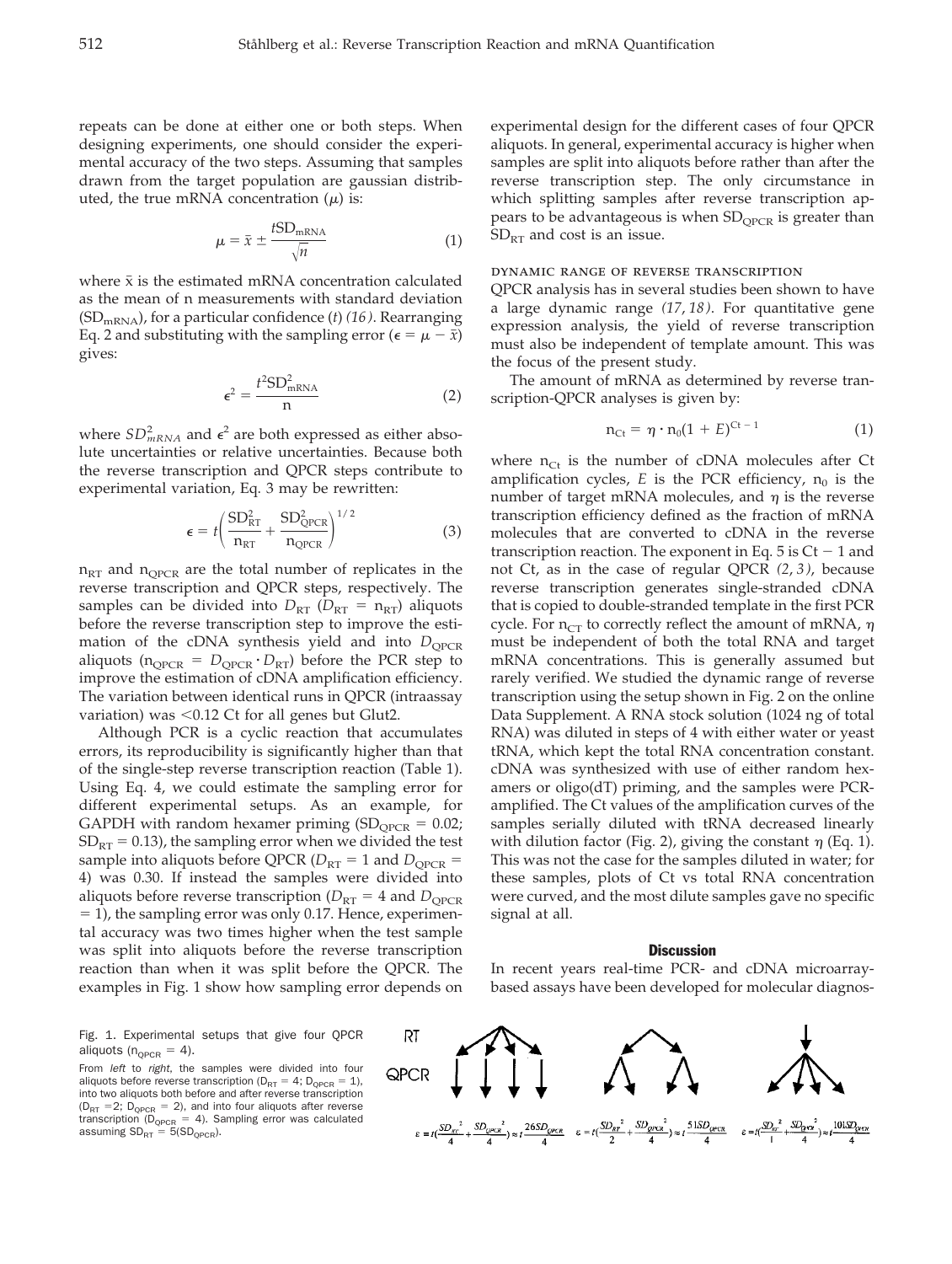

Fig. 2. Ct values determined by QPCR of cDNA produced by reverse transcription from RNA dilution series. Samples were reverse transcription-primed with either random hexamers (*A* and *C*) or oligo(dT) (*B* and *D*). RNA samples were diluted with either water (*A* and *B*) or yeast tRNA (C and D). Ct values >32 are excluded because these reactions produced mainly nonspecific products. Data points are fitted to a second-order polynomial in A and *B* and to straight lines in *C* and *D*. The *fit lines* serve only as visual guides. Initial amounts of cDNA molecules, estimated by QPCR assays of purified PCR products whose concentrations were determined spectrometrically *(36)*, are indicated in logarithmic scale on the *right-hand y axis*. Ct values are shown on the *left-hand y axis*.

tics *(19–22)* and for transcriptional profiling *(23*, *24)*. Some tests are already used in clinical practice, but before these methods can reach their full capacity, all technical steps, including sampling, RNA isolation, reverse transcription, cDNA quantification, and data analysis, must be carefully optimized and validated *(25)*. We therefore studied the reproducibility, dynamic range, specificity, and sensitivity of the reverse transcription reaction.

The experimental reproducibility of QPCR, as manifested by the low SD of Ct values, is usually very high for common detection chemistries such as SYBR Green I *(3)*, TaqMan probes *(12)*, LightUp probes *(2)*, and Molecular Beacons *(26)*. Only when the number of cDNA molecules is low does  $SD<sub>OPCR</sub>$  increase as a result of interfering primer–dimer formation and statistical effects *(15*, *27)*. In the present study, primer–dimer formation was observed only in samples with Ct values  $>32$ . A Ct of 32 corresponds, under our conditions (SYBR Green I detection in LightCycler), to  $\sim$ 100 cDNA molecules, which is where statistical effects start to become significant. Of the five genes studied Glut2 had the highest Ct values with the lowest reproducibility (Tables 1 and 2). In a control experiment, larger amounts of Glut2 template were found to give Ct values as reproducible as the other QPCR assays  $[SD<sub>OPCR</sub>(Glut2) = 0.065]$ . Evidently, the poor quality of Glut2 data can be ascribed to low amounts of Glut2 cDNA. This in turn may be attributable to a low abundance of Glut2 mRNA or low reverse transcription yields for Glut2. Because all priming strategies gave rather high Ct values for Glut2 (Table 2), it is likely that the samples contained little Glut2 mRNA.

In general, when false primers were used, reverse transcription yields were higher than for the negative controls in which no primer was used (Table 2 in the online Data Supplement). This means that the false primers nonspecifically prime the reverse transcription reaction. Interestingly, the negative controls, which contained all reverse transcription components but no primers, gave some reverse transcription products. Evidently, reverse transcription can be primed by other RNA molecules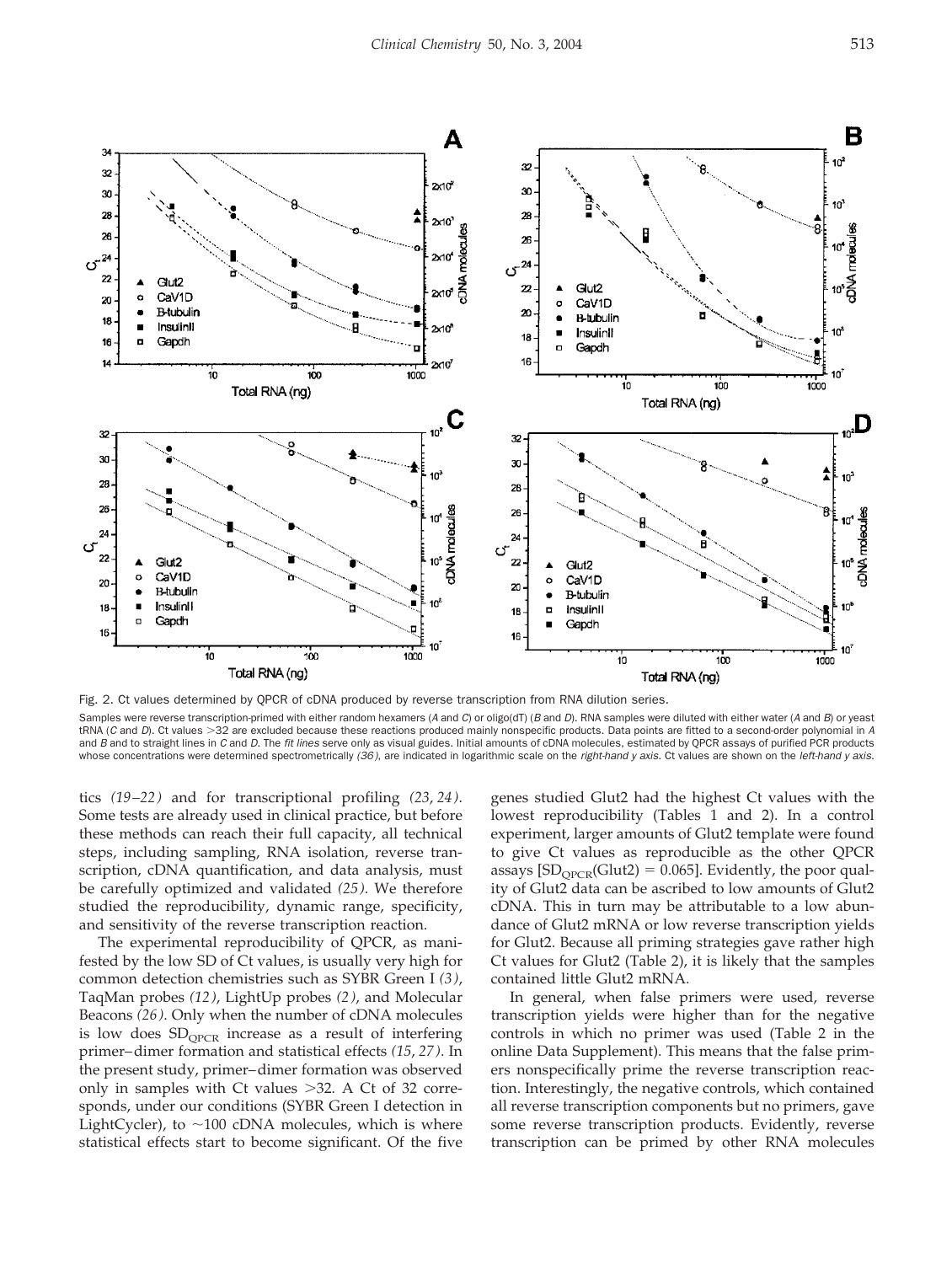present in the sample or perhaps by dNTPs *(28)*. The lower assay temperature for reverse transcription compared with PCR is likely to contribute to the low degree of sequence specificity in the priming event. This problem may be overcome by use of thermostable reverse transcriptases. Primer hybridization relies on access to the appropriate target site in the mRNA and may vary substantially because of mRNA folding *(29*, *30)*. In general, a higher reverse transcription annealing temperature improves reverse transcription yields by reducing formation of mRNA secondary structures *(7*, *8)*.

Our results clearly show that the Ct of a reverse transcription-QPCR assay depends not only on the amount of target mRNA but also on the total RNA concentration (Fig. 2). We speculate this is attributable to adsorption artifacts that can be eliminated, or at least reduced, by the addition of carrier nucleic acids. We showed that yeast tRNA can be used as carrier, but other polymers, such as linear polyacrylamide, also work well (data not shown).

Gene expression measurements are usually performed as relative measurements *(3*, *11*, *12*, *31)*. Most experimental strategies compare the expression of target genes with the expression of nonregulated reference genes *(32)*. In some cases it has been possible to use the relative expression of two reporter genes as an indicator *(2*, *33)*. Calculating the expression ratios, estimated as  $(1 + E)^{\text{Ctgene }1}/(1$  $E^{\text{7}}$ <sup>Etgene 2</sup> (3) for any two of the five genes studied here, we found that it depends on the priming strategy. For example, the expression of  $\beta$ -tubulin relative to Glut2 is  $1.91^{27.5}/1.79^{19.5} = 628$  when measured with use of random hexamers to prime reverse transcription and  $1.91^{31.8}/$  $1.79^{18.8} = 15200$  when gene-specific reverse transcription primers were used. Hence, the expression ratio of the two genes differs  $15\,200/628 = 24$ -fold when measured with use of two different priming strategies. Clearly, one cannot compare relative gene expression measurements performed under different priming conditions. In fact, it may even be uncertain to compare relative gene expression measurements performed with different batches of random hexamers or oligo(dT) because of batch-to-batch variation. Relative measurements of expression ratios, i.e., comparing the expression of genes in different samples, are possible by compensating for sample-to-sample variation in PCR efficiency by, for example, in situ calibration *(2)* or kinetic PCR *(34*, *35)*. Absolute measurements of expression ratios, i.e., comparing the expression of two genes in a single sample, are not meaningful because of variation in reverse transcription yield unless the experimental system is properly calibrated by use of external standards.

In conclusion, we show that experimental variation in reverse transcription-QPCR is mainly attributable to the reverse transcription step. The efficiency of the reverse transcription reaction depends on the priming strategy and also varies among different genes. The efficiency also depends on total RNA concentrations. When performing gene expression measurements by reverse transcription-QPCR we recommend (*a*) extensive optimization of the reverse transcription reaction, (*b*) running the experiment in at least duplicate starting with the reverse transcription step, (*c*) adjusting the total RNA concentrations to be the same in all samples by adding carrier, and (*d*) always using the same reverse transcription priming strategy and reaction conditions in experiments that are to be compared.

We thank S. Sigge (TATAA Biocenter, Gothenburg, Sweden) and his colleagues for their support. This work was supported financially by SWEGENE, the Crafoord Foundation, and the Wilhelm and Martina Lundgrens Science Foundation.

## **References**

- 1. Yuen T, Wurmbach E, Pfeffer RL, Ebersole BJ, Sealfon SC. Accuracy and calibration of commercial oligonucleotide and custom cDNA microarrays. Nucleic Acids Res 2002;30:E48.
- 2. Ståhlberg A, Åman P, Ridell B, Mostad P, Kubista M. Quantitative real-time PCR method for detection of B-lymphocyte monoclonality by comparison of  $\kappa$  and  $\lambda$  immunoglobulin light chain expression. Clin Chem 2003;49:51–9.
- 3. Pfaffl MW. A new mathematical model for relative quantification in real-time RT-PCR. Nucleic Acids Res 2001;29:E45.
- 4. You H, Eastman PS, Wang BB, Minor J, Doctolero MH, Nuttall RL, et al. An evaluation of the performance of cDNA microarrays for detecting changes in global mRNA expression. Nucleic Acids Res 2001;29:E41.
- 5. Polumuri SK, Ruknudin A, Schulze DH. RNase H and its effects on PCR. Biotechniques 2002;32:1224–5.
- 6. Mayers TW, Gelfand DH. Reverse transcription and DNA amplification by *Thermus thermophilus* DNA polymerase. Biochem 1991; 30:7661–6.
- 7. Brooks EM, Sheflin LG, Spaulding SW. Secondary structure in the 3 UTR of EGF and the choice of reverse transcriptases affect the detection of message diversity by RT-PCR. Biotechniques 1995; 19:806–15.
- 8. Kuo KW, Leung M, Leung WC. Intrinsic secondary structure of human TNFR-I mRNA influences the determination of gene expression by RT-PCR. Mol Cell Biochem 1997;177:1–6.
- 9. Krug MS, Berger SH. First-strand cDNA synthesis primed with oligo(dT). Methods Enzymol 1987;152:316–7.
- 10. Lekanne Deprez RH, Fijnvandraat AC, Ruijter JM, Moorman AFM. Sensitivity and accuracy of quantitative real-time polymerase chain reaction using SYBR green I depends on cDNA synthesis conditions. Anal Chem 2002;307:63–9.
- 11. Bustin SA. Quantification of mRNA using real-time reverse transcription PCR (RT-PCR): trends and problems. J Mol Endocrinol 2002;29:23–39.
- 12. Bustin SA. Absolute quantification of mRNA using real-time reverse transcription polymerase chain reaction assays. J Mol Endocrinol 2000;25:169–93.
- **13.** Hanahan D. Heritable formation of pancreatic  $\beta$ -cell tumours in transgenic mice expressing recombinant insulin/simian virus 40 oncogenes. Nature 1985;315:115–22.
- 14. Wittwer CT, Herrmann MG, Moss AA, Rasmussen RP. Continuous fluorescence monitoring of rapid cycle DNA amplification. Biotechniques 1997;22:130–8.